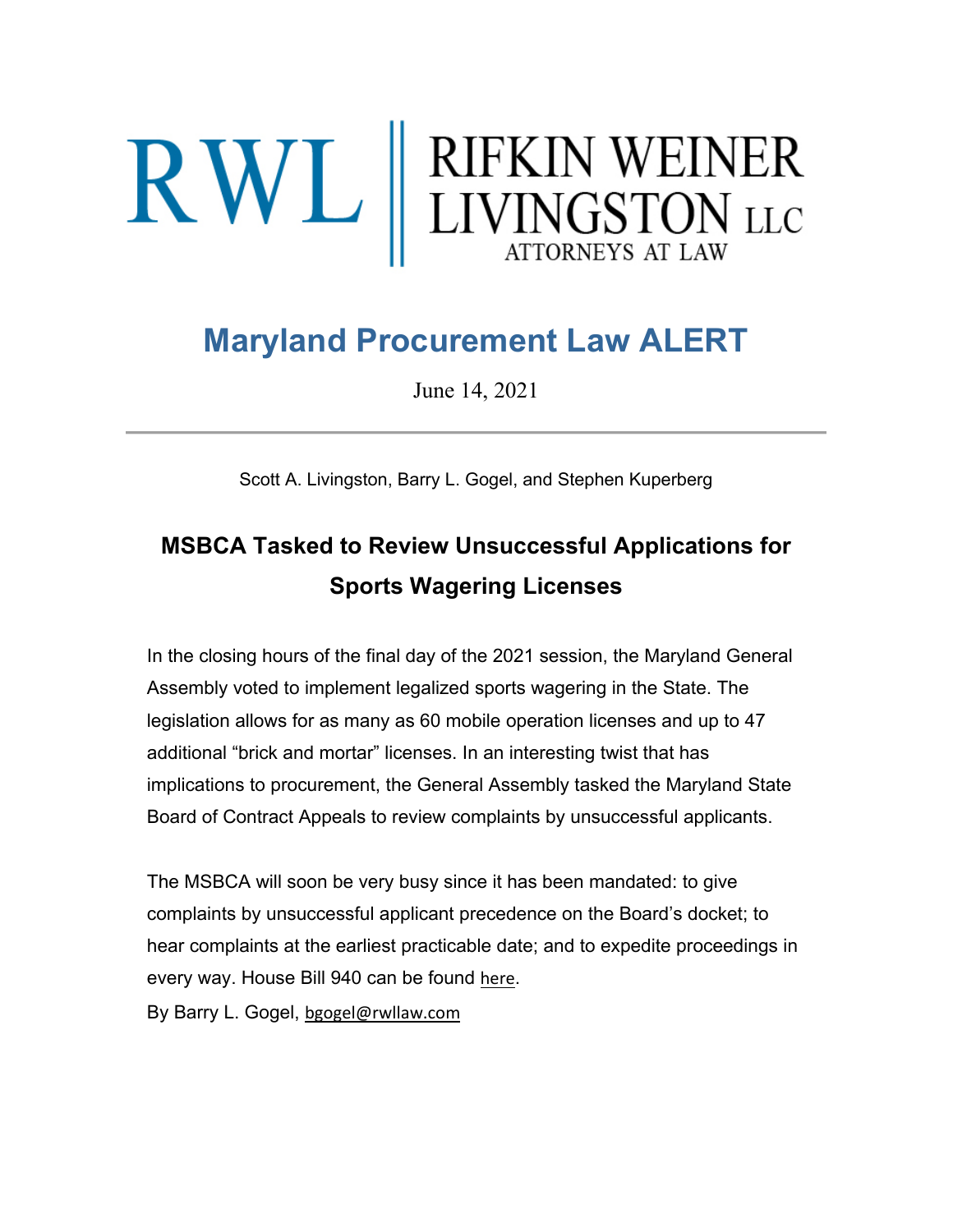## **Major Expansion of Baltimore Rail Tunnel Clears NEPA Hurdle**

A major expansion to Baltimore's Howard Street tunnel, which would allow double-stacked containers to travel to and from the Port of Baltimore, received a "finding of no significant impact" under the National Environmental Policy Act (NEPA) in late June, which gives the tunnel owner CSX Transportation the green light to finalize plans and permits for the expansion.

According to Governor Hogan and the Maryland Department of Transportation, the tunnel expansion, which would allow for now-common double-stack rail cars to service the Port of Baltimore for the first time, could generate significant job growth for the Port and Baltimore generally as well reducing millions of gallons of fuel consumption. Read more: [https://bit.ly/3r7Mrkd](https://urldefense.proofpoint.com/v2/url?u=https-3A__bit.ly_3r7Mrkd&d=DwQFaQ&c=euGZstcaTDllvimEN8b7jXrwqOf-v5A_CdpgnVfiiMM&r=PniFs5wiIJH0WjwKWsZcKA&m=a7Td8hy5-clY_6r4c03D-WbCRjajH9Yn6h1aQOEJGak&s=pHfBVVktnVdEQ2TAGKVysK7M32X_heRf3tQL0Z6hwVw&e=) By Steve Kuperberg, [skuperberg@rwllaw.com](mailto:skuperberg@rwllaw.com)

#### **I-270 and Bridge Plan Continues to Generate Debate**

A plan to widen the American Legion Bridge and the I-270 Corridor continues to generate debate among state and county leaders. After Delegates Marc Korman and Jared Solomon (D-Montgomery) claimed in late June that the Hogan Administration was deliberately delaying the release of a budget analysis underpinning the proposal so as to avoid legislative review, the project gained momentum from leaders in Frederick County, who on July 6 appointed County Executive Jan Gardner (D), a supporter of the project, to the regional Transportation Planning Board. Other leaders in the National Capital Region have similarly been reaffirming or modifying views on the project.

The changing dynamics come as Deputy Secretary of Transportation R. Earl Lewis Jr. wrote a letter on July 7 to the Transportation Planning Board warning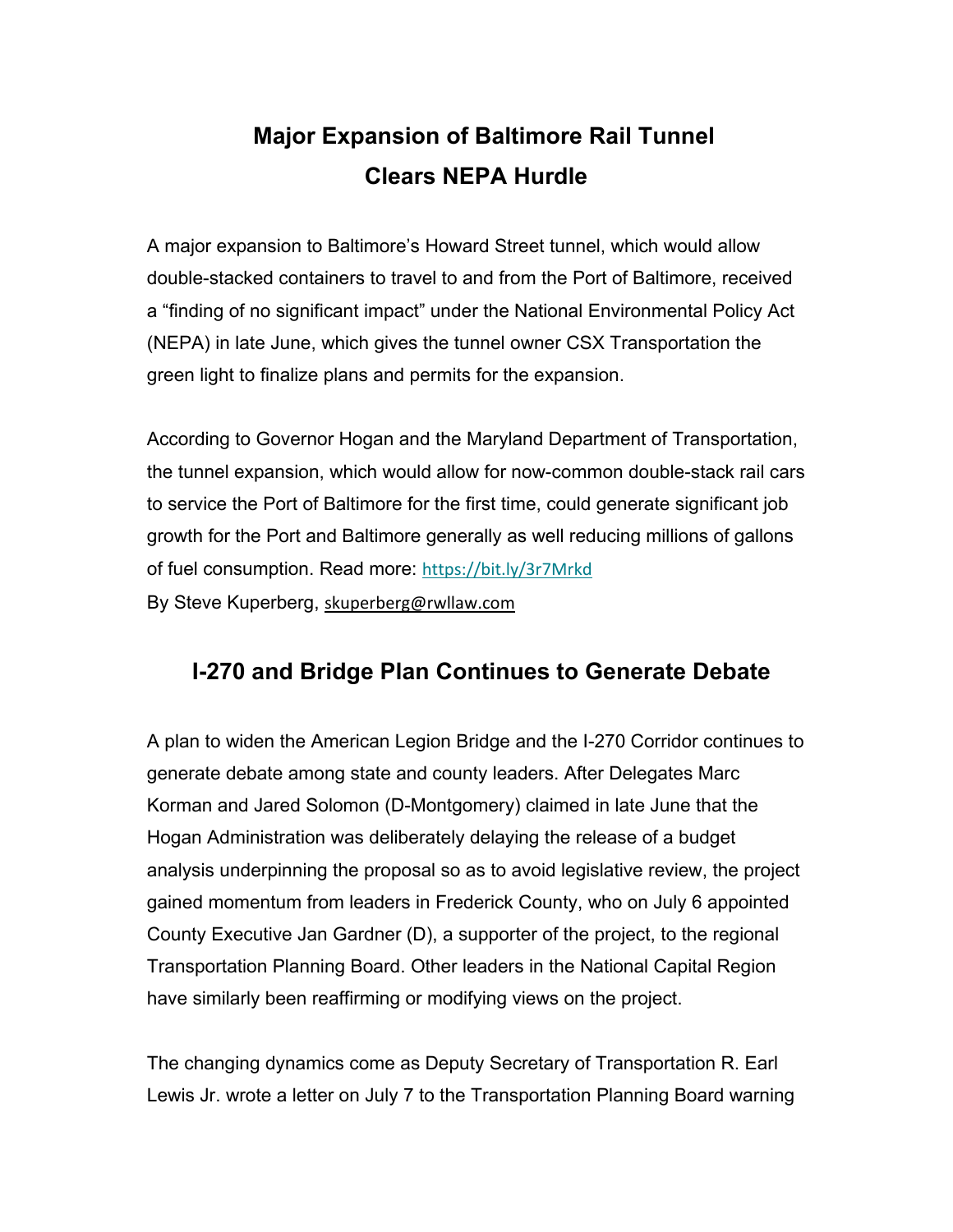that 15 projects in Montgomery, Prince George's, and Frederick counties could be "downgraded" or removed from plans if the I-270 project did not go forward. Read more: [https://bit.ly/2UGmpZd](https://urldefense.proofpoint.com/v2/url?u=https-3A__bit.ly_2UGmpZd&d=DwQFaQ&c=euGZstcaTDllvimEN8b7jXrwqOf-v5A_CdpgnVfiiMM&r=PniFs5wiIJH0WjwKWsZcKA&m=a7Td8hy5-clY_6r4c03D-WbCRjajH9Yn6h1aQOEJGak&s=TxgWsoBhlhmb3Pn4UdYAaCwEkhXXcxxXX4qCL4-V3aA&e=)

By Steve Kuperberg, [skuperberg@rwllaw.com](mailto:skuperberg@rwllaw.com)

## **Controversies Continue at BPW Over Emergency Contracts**

The Board of Public Works has once more witnessed intense debate over the use of retroactive approvals for contracts entered into during the pandemic under emergency rules. On July 7, the BPW considered a \$100 million emergency healthcare contract with Qualivis, a company providing clinical health care staff to COVID-19 testing and vaccination sites, among other locations. The Department of Health had already entered the contract with Qualivis and had incurred \$38 million in costs for May and June before presenting the BPW with the contract, which also included a \$68 million extension through June 2022.

Comptroller Peter Franchot (D) and Treasurer Nancy Kopp (D) complained that while emergency contracts may have been necessary at the height of the pandemic, they are no longer needed. Franchot sought to delay approval of the contract, which, he noted, had increased by more than 2,000% since the state had first entered into an emergency agreement with Qualivis's predecessor company in April 2020. The state has used emergency authority to approve nearly \$1.5 billion in procurements during the pandemic. While Kopp and Lt. Governor Boyd Rutherford also expressed concern about the emergency contracts, they ultimately voted to approve the Qualivis contract.

Read more: [https://bit.ly/2UJTRhk](https://urldefense.proofpoint.com/v2/url?u=https-3A__bit.ly_2UJTRhk&d=DwQFaQ&c=euGZstcaTDllvimEN8b7jXrwqOf-v5A_CdpgnVfiiMM&r=PniFs5wiIJH0WjwKWsZcKA&m=a7Td8hy5-clY_6r4c03D-WbCRjajH9Yn6h1aQOEJGak&s=9t1mZZPdGfg-fpgjsZQsS_r9FgTzfZOJoixOyMg5Ie8&e=)

By Steve Kuperberg, [skuperberg@rwllaw.com](mailto:skuperberg@rwllaw.com)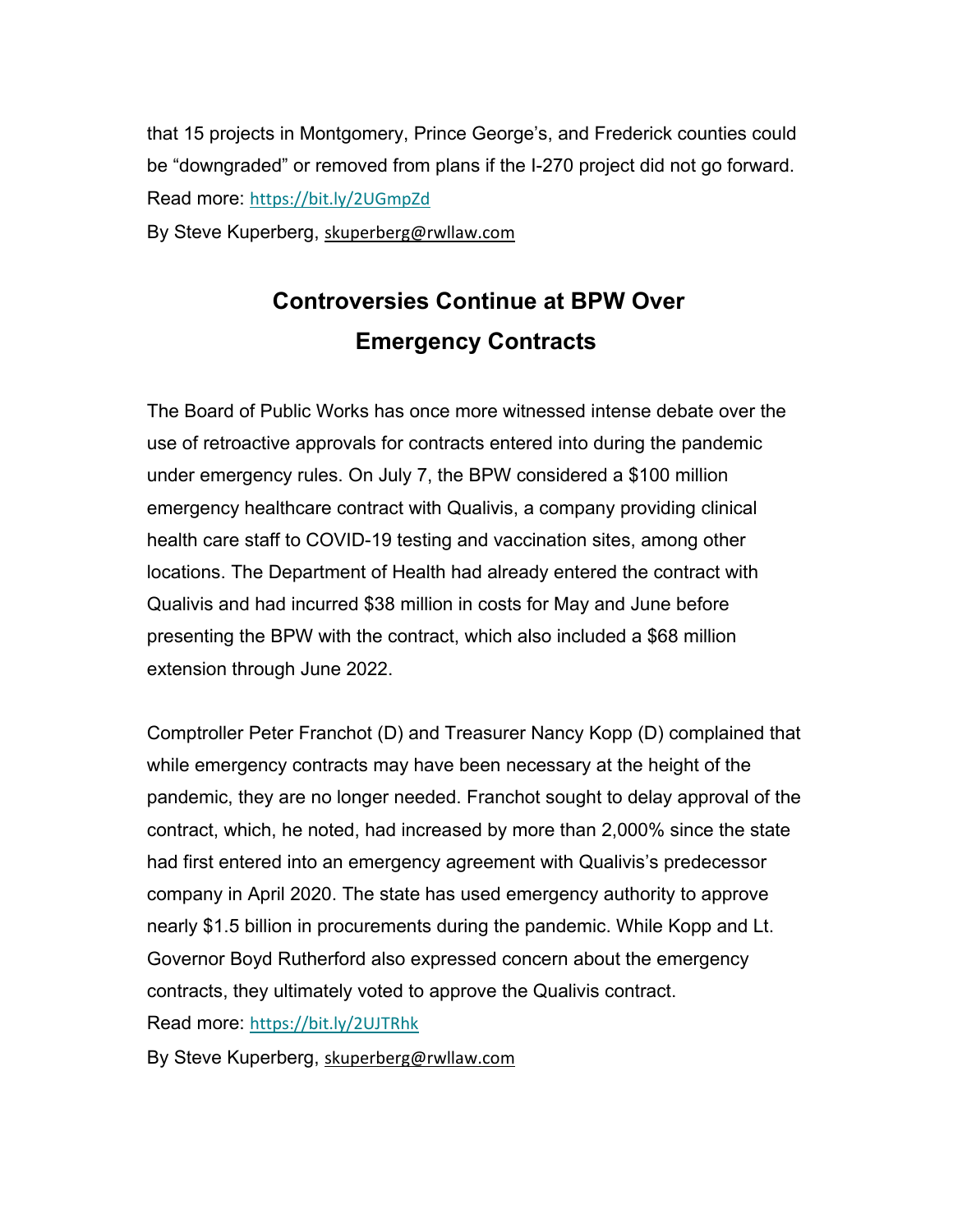### **Supreme Court Decision Could Benefit Potomac Pipeline**

A decision that the U.S. Supreme Court released in late June could mean that a planned gas pipeline running under the Potomac River could proceed. In a 5-4 decision, the Supreme Court ruled in *PennEast v. New Jersey* that the PennEast Pipeline Company could seize land from New Jersey using the federal power of eminent domain, despite the state's objection, because the pipeline had received the necessary waterway permits from the state and a certificate of necessity from the Federal Energy Regulatory Commission (FERC).

The Supreme Court precedent affecting New Jersey's disapproval would appear to have similar results for a vote in Maryland that had also disapproved the pipeline. If constructed, the pipeline would run through a part of Maryland near Hancock before passing under the Potomac River to deliver gas to West Virginia. Read more: [https://bit.ly/36zRsIN](https://urldefense.proofpoint.com/v2/url?u=https-3A__bit.ly_36zRsIN&d=DwQFaQ&c=euGZstcaTDllvimEN8b7jXrwqOf-v5A_CdpgnVfiiMM&r=PniFs5wiIJH0WjwKWsZcKA&m=a7Td8hy5-clY_6r4c03D-WbCRjajH9Yn6h1aQOEJGak&s=4tW1UxKXjW5KGdz_8UcX5m_ZPPa7dzycT7jIYMu2nEA&e=) By Steve Kuperberg, [skuperberg@rwllaw.com](mailto:skuperberg@rwllaw.com)



**Scott Livingston** Partner



Barry L. Gogel Partner



Stephen Kuperberg Partner